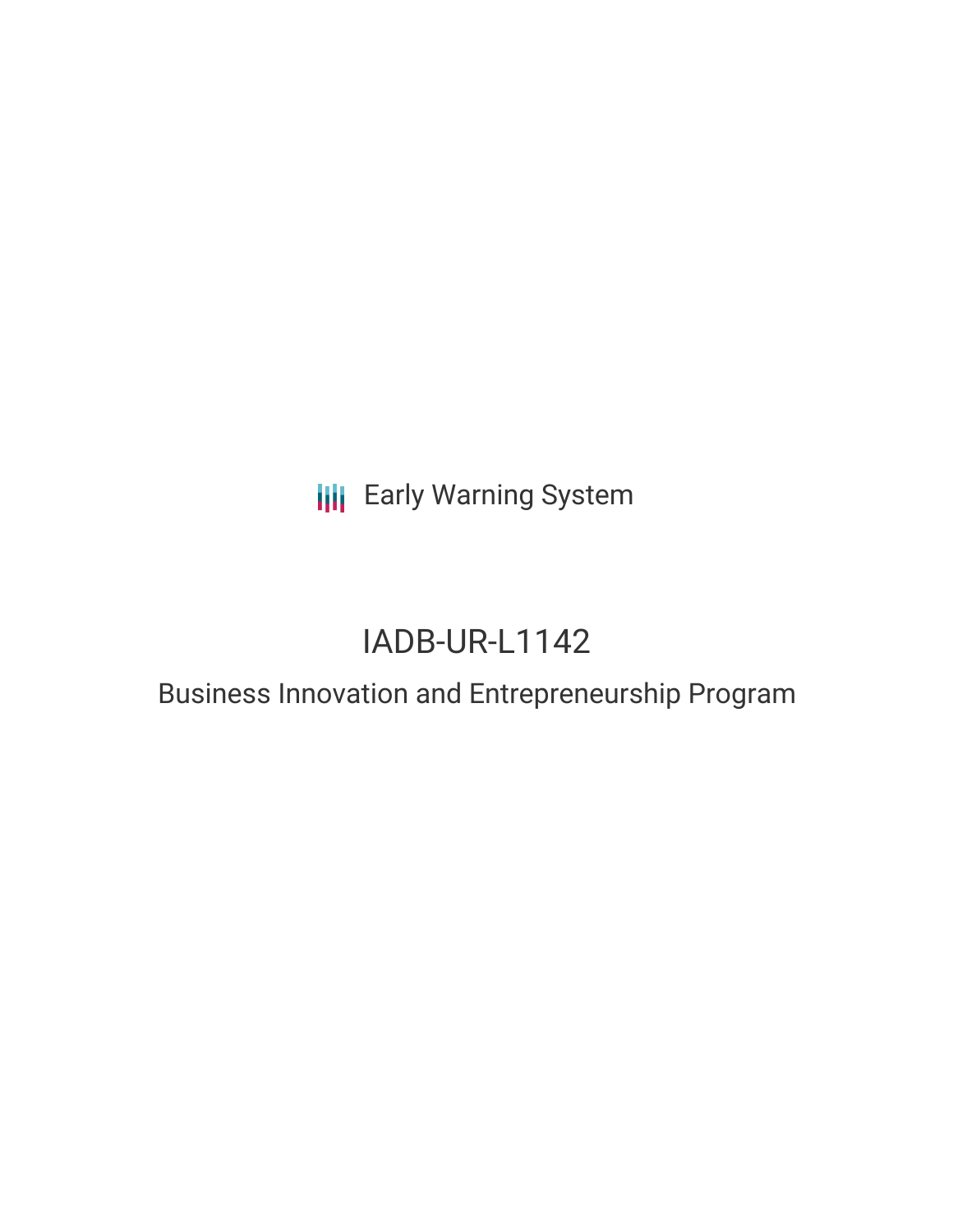

### **Quick Facts**

| <b>Countries</b>              | Uruguay                                |
|-------------------------------|----------------------------------------|
| <b>Financial Institutions</b> | Inter-American Development Bank (IADB) |
| <b>Status</b>                 | Approved                               |
| <b>Bank Risk Rating</b>       |                                        |
| <b>Borrower</b>               | Government of Uruguay                  |
| <b>Investment Type(s)</b>     | Loan                                   |
| <b>Loan Amount (USD)</b>      | \$25.00 million                        |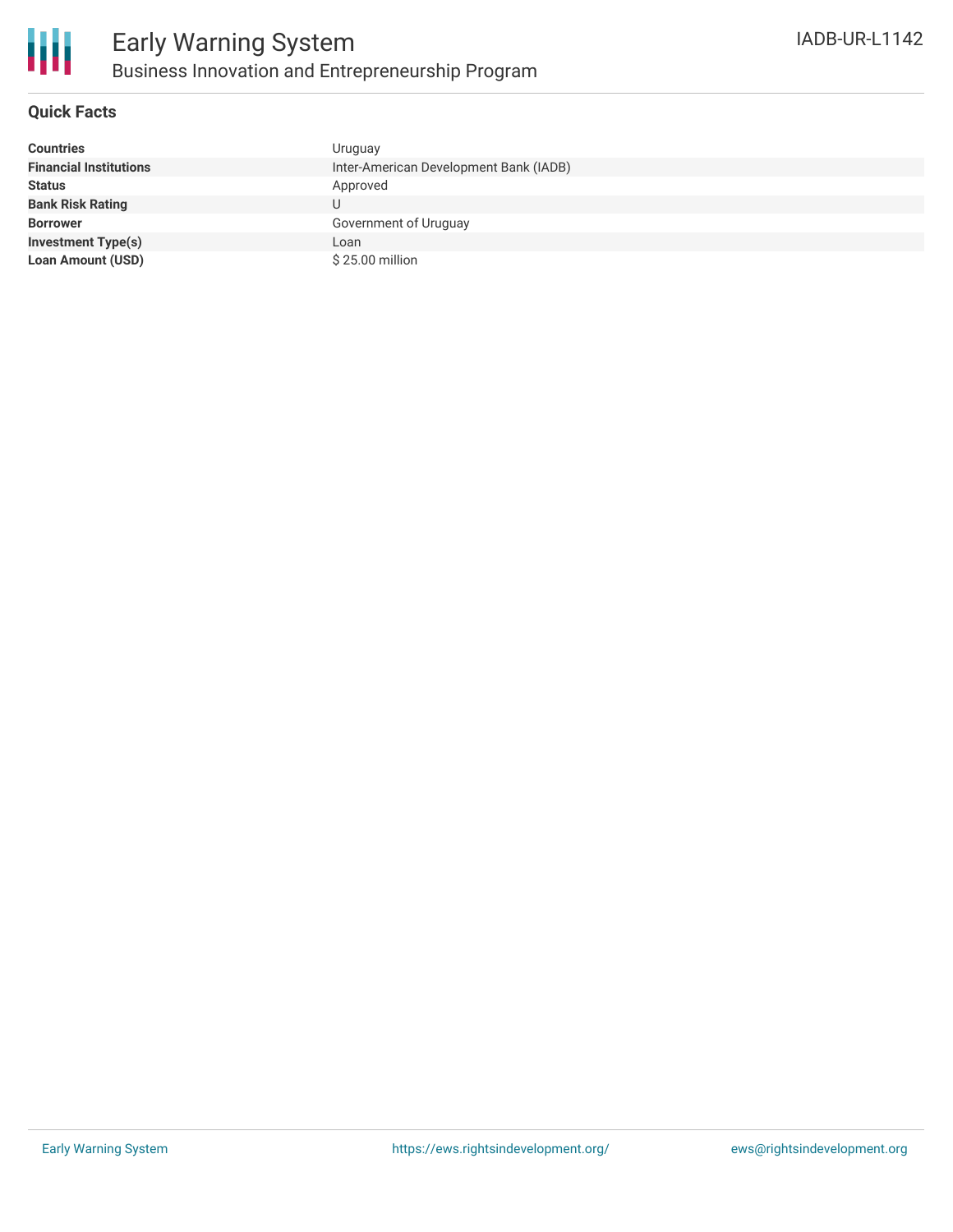

### **Project Description**

The objective of the CCLIP is to improve the productivity of companies by increasing investment in knowledge, human resources, innovation and entrepreneurship. The general objective of the first operation is to increase private investment in innovation through the support of innovative entrepreneurship and the strengthening of advanced human capital. The specific objectives are: (i) to stimulate the supply of early financing for innovative entrepreneurship, (ii) to increase the supply of advanced human capital according to the needs of the productive sector and (iii) to strengthen institutional capacities to achieve these objectives.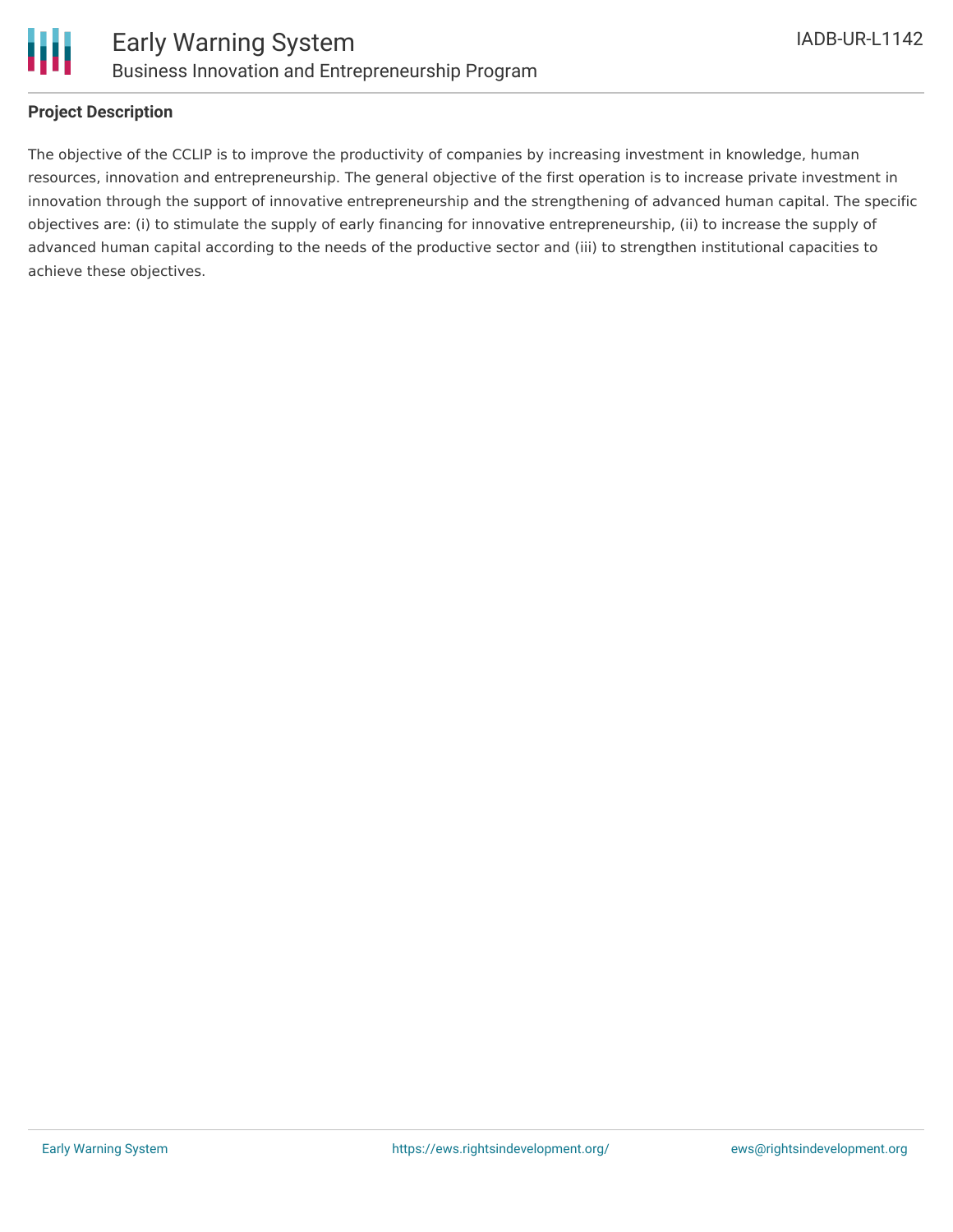

### Early Warning System Business Innovation and Entrepreneurship Program

#### **Investment Description**

• Inter-American Development Bank (IADB)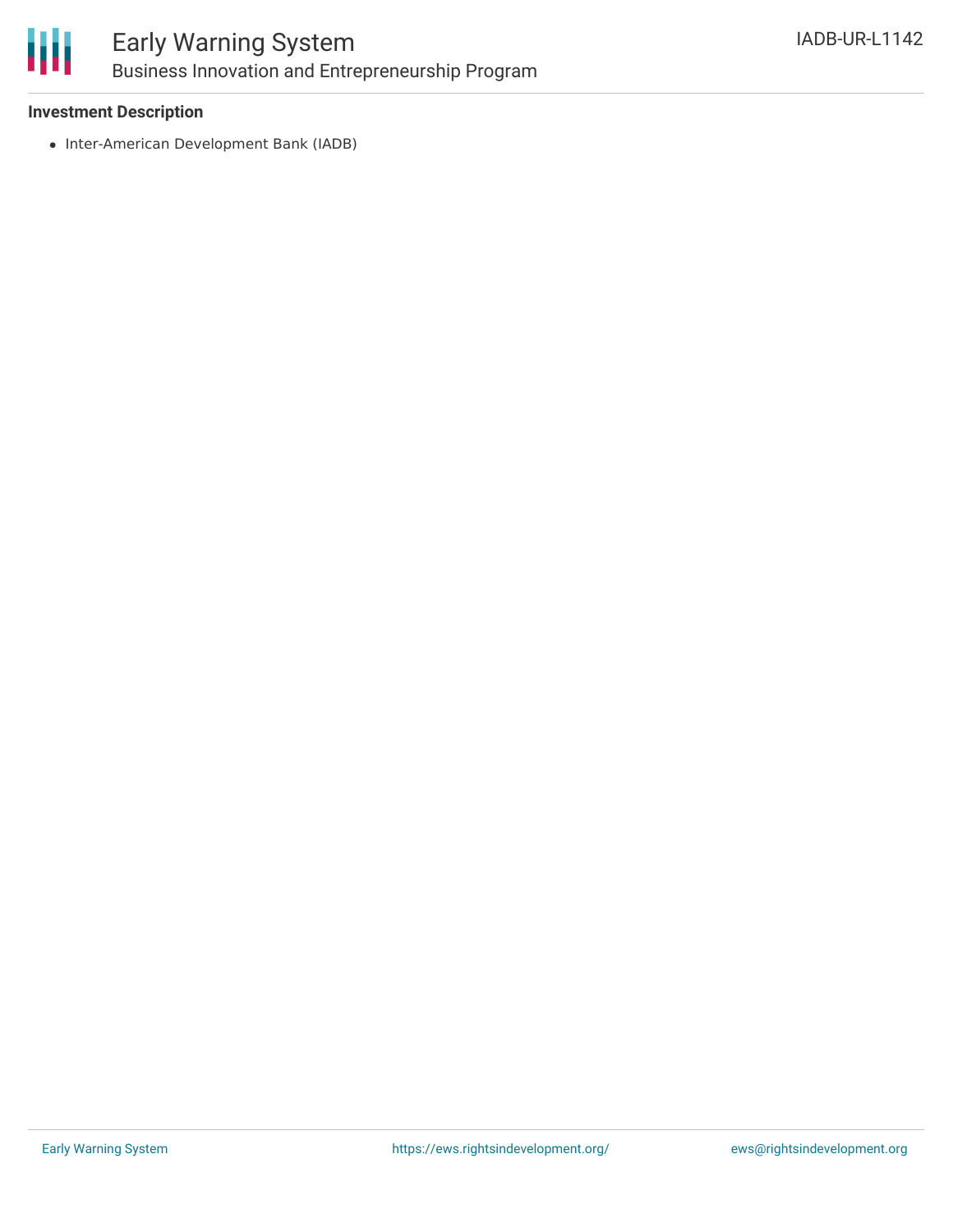

### **Contact Information**

ACCOUNTABILITY MECHANISM OF IADB

The Independent Consultation and Investigation Mechanism (MICI) is the independent complaint mechanism and fact-finding body for people who have been or are likely to be adversely affected by an Inter-American Development Bank (IDB) or Inter-American Investment Corporation (IIC)-funded project. If you submit a complaint to MICI, they may assist you in addressing the problems you raised through a dispute-resolution process with those implementing the project and/or through an investigation to assess whether the IDB or IIC is following its own policies for preventing or mitigating harm to people or the environment. You can submit a complaint by sending an email to MICI@iadb.org. You can learn more about the MICI and how to file a complaint at http://www.iadb.org/en/mici/mici,1752.html (in English) or http://www.iadb.org/es/mici/mici,1752.html (Spanish).